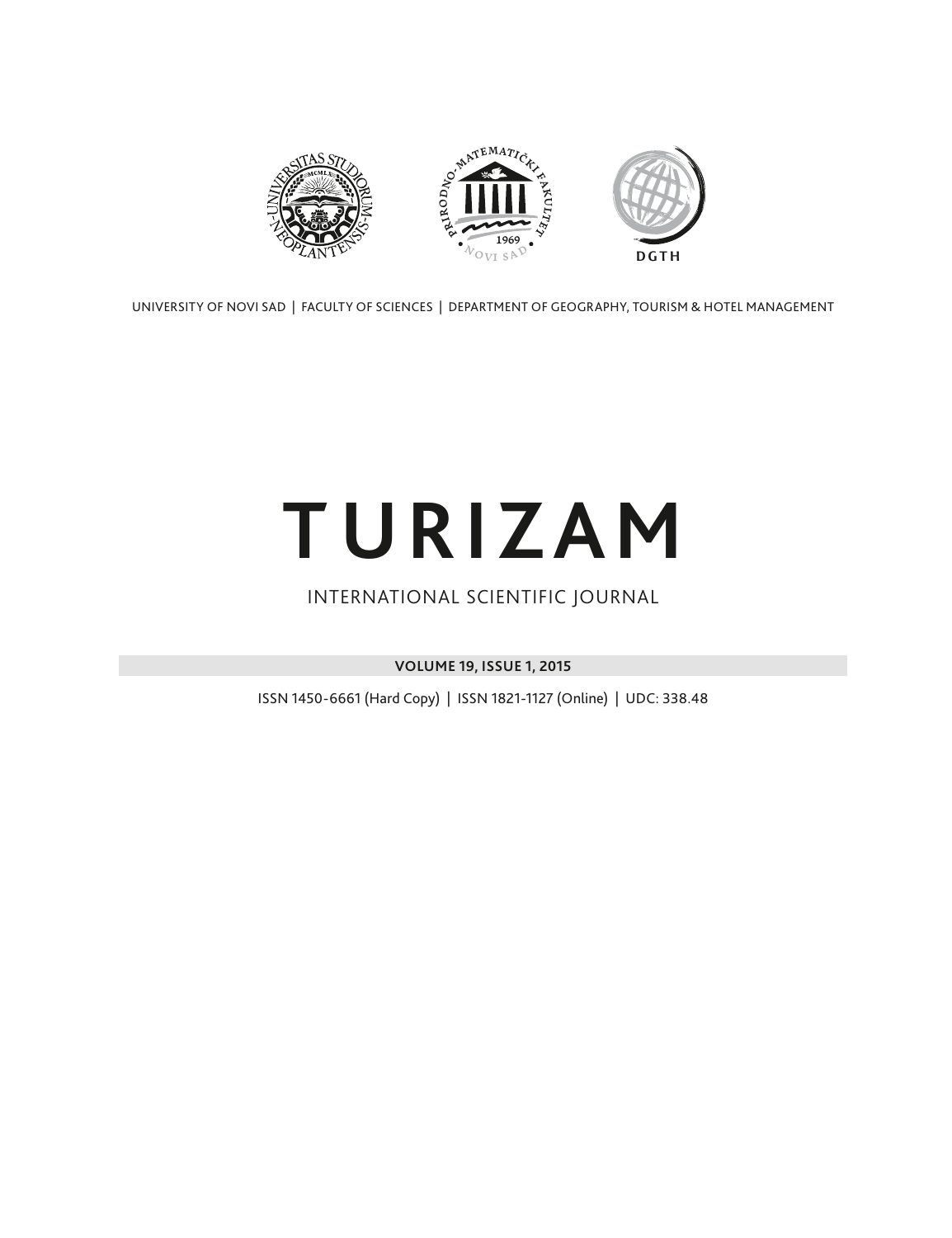#### **EDITOR IN CHIEF**

Tatjana Pivac, PhD, associate professor

#### **TECHNICAL EDITORS**

Vanja Dragićević, PhD, assistant professor Miroslav Vujičić,

assistant

#### **EDITORIAL OFFICE**

Faculty of Science, Department of Geography, Tourism and Hotel Management

Trg Dositeja Obradovića 3, 21000 Novi Sad, Serbia, tel. +381 21 450-105; fax +381 21 459-696

turizam@dgt.uns.ac.rs, http://www.dgt.uns.ac.rs/turizam/ engindex.htm

#### **PRINTED BY**

www.futura.rs

#### **CIRCULATION**

300

#### **LIST OF EDITORS**

Andriela Vitić-Ćetković University of Montenegro, Faculty of Tourism and Hotel Management, Kotor, Montenegro

Jasmina Gržinić Juraj Dobrila University of Pula, Department of Economics and Tourism "Dr. Mijo Mirković", Pula, Croatia

Damir Demonja Institute for Development and International Relations, IRMO Department for International Economic and Political Relations Zagreb, Croatia

Klodiana Gorica University of Tirana Faculty of Economy Tirana, Albania

Muzaffer Uysal Virginia Polytechnic Institute and State University, Pamplin College of Business, Department of Hospitality and Tourism Management, Blacksburg, Virginia, USA

Olga Hadžić Faculty of Science, Novi Sad, Serbia

Konstantinos Andriotis Cyprus University of Technology, Department of Hotel and Tourism Management, Faculty of Management and Economics

Larry Dwyer School of Marketing, Australian School of Business, University of New South Wales, Australia

Lukrecija Đeri Faculty of Sciences, Department of Geography, Tourism and Hotel Management Novi Sad, Serbia

Moira Kostić Bobanović Juraj Dobrila University of Pula Faculty of Economics and Tourism "Dr. Mijo Mirković" Pula, Croatia

Ali Bakir

Buckinghamshire New University Buckinghamshire, England

#### Eugenia Wickens

Buckinghamshire New University Buckinghamshire, England

University of Rijeka, Faculty of Tourism an Hotel Management, Opatija, Croatia Dragica Tomka Faculty of Sport and Tourism Tims Novi Sad, Serbia Elena Matei Bucharest University Faculty of Geography Human and Economic Geography Dept. Snežana Štetić, College of Tourism, Belgrade, Serbia Dobrica Jovičić University of Belgrade, Geographical Faculty, Belgrade, Serbia Miljenko Brekalo The Institute of Social Sciences Ivo Pilar Regional Center, Osijek, Croatia Evangelos Christou University of the Aegean, Department of Business Administration, Chios, Greece Jung Sungchae Department of Tourism Management, Honam University, Korea Lenko Uravić Juraj Dobrila University of Pula, Department of Economics and Tourism "Dr. Mijo Mirković", Pula, Croatia Srećko Favro Department of National Economy University of Split, Faculty of Economics, Split, Croatia Tea Golja Juraj Dobrila University of Pula Faculty of Economics and Tourism "Dr. Mijo Mirković" Pula, Croatia

Zoran Ivanović

Igor Jurinčič University of Primorska, Faculty of Tourism Studies Portorož – Turistica Portoroz, Slovenia

Tanja Mihalič Faculty of Economics, University of Ljubljana (FELU)